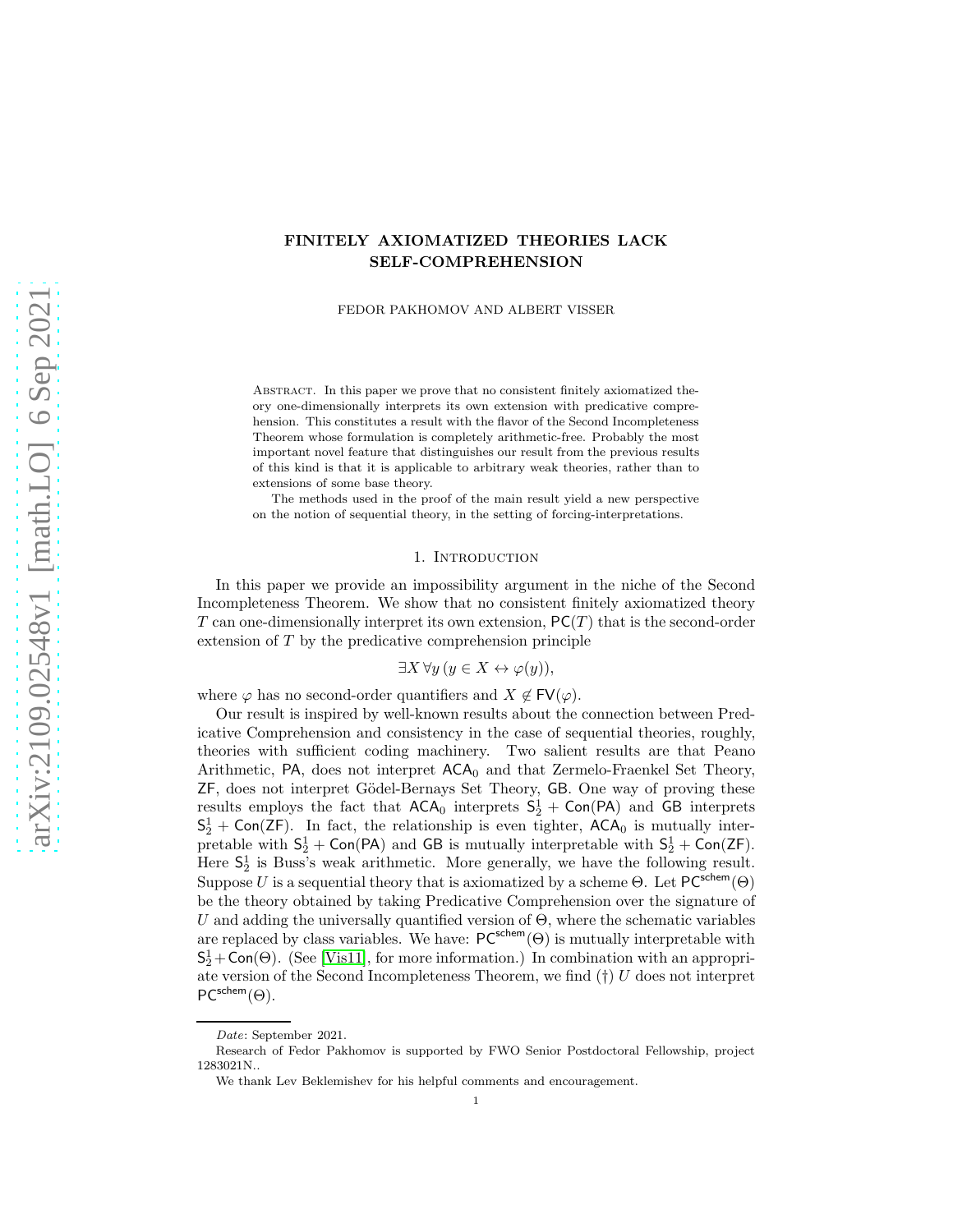In our paper we study (†) outside of its comfort zone of sequential theories. We restrict ourselves to finitely axiomatized theories and to one-dimensional interpretability. However, under these restrictions we prove the result for all theories. We note that in the finitely axiomatized case, we only need  $\mathsf{PC}(U)$ , the result of simply adding Predicative Comprehension to U, in stead of the more fancy  $PC^{schem}(U)$ .

We note that the result that  $T$  does not one-dimensionally interpret  $PC(T)$  shows that T does not interpret  $S_2^1$  + Con(T), since  $S_2^1$  + Con(T) interprets PC(T). The argument for the interpretability of  $PC(T)$  in  $S_2^1$  + Con(T) is essentially a refinement of the proof of the Completeness Theorem and does not involve diagonalization. Thus, for a restricted class of cases, our result implies a version of the Second Incompleteness Theorem.

Our paper provides some spin-offs that hold independent interest. We present these results in Section [7.](#page-8-0)

A first result tells us that the extension of a theory  $T$  with adjunctive sets is mutually forcing-interpretable with the extension of  $T$  with the adjunctive theory of binary relation classes plus the no-universe axiom. The result has the extra feature that the forcing-interpretations back-and-forth preserve the objects and relations of  $T$ . We note that adding adjunctive sets is a form of sequential closure, i.e., a way of making a theory sequential.

A second result tells us that, if T is finitely axiomatized and one-dimensionally interprets  $T$  on a provably smaller domain, then the extension of  $T$  with  $n$ -ary adjunctive classes, for sufficiently large  $n$ , forcing-interprets the extension of  $T$ with adjunctive sets.

Thirdly, we show that, if  $T$  is finitely axiomatized and one-dimensionally interprets the extension of  $T$  with adjunctive classes, then  $T$  forcing-interprets the extension of T with adjunctive sets.

Genesis of this Work. The questions leading to the results of this paper come from earlier work by Albert Visser. The strengthening of the non-interpretability result of  $PC(T)$  in T for the sequential, finitely axiomatized case, to the case of pairing theories was discovered some time in a conversation of Albert Visser and Fedor Pakhomov. The basic proof strategy for Theorem [1](#page-2-0) was discovered by Fedor Pakhomov.

## 2. Preliminaries

All theories that we consider are one-sorted theories with equality and finite relational signature. We assume that the connectives in the first-order language are  $\forall, \wedge$ , and  $\neg$ . We express all the other connectives using these ones.

However, we frequently will consider theories that naturally should be considered  $n$ -sorted theories (with relational signature). In order to do this, we will identify an n-sorted theory T, whose sorts are  $\sigma_1, \ldots, \sigma_n$  with the following one-sorted theory  $T^{\flat}$ . The signature of  $T^{\flat}$  contains, in addition to the signature of T, unary predicate symbols  $\mathsf{S}_{\sigma_1},\ldots,\mathsf{S}_{\sigma_n}$ . We consider the sorted quantifier  $\forall x^{\sigma_i}\varphi$  to be a shorthand for  $\forall x (\mathsf{S}_{\sigma_i}(x) \to \varphi)$ . In addition to the explicitly given axioms of T, we have the following axioms:

(1) W  $\bigvee_{1\leq i\leq n}\mathsf{S}_{\sigma_i}(x);$  $(2) \neg (S_{\sigma_i}(x) \wedge S_{\sigma_j}(x))$ , for  $i < j$ ;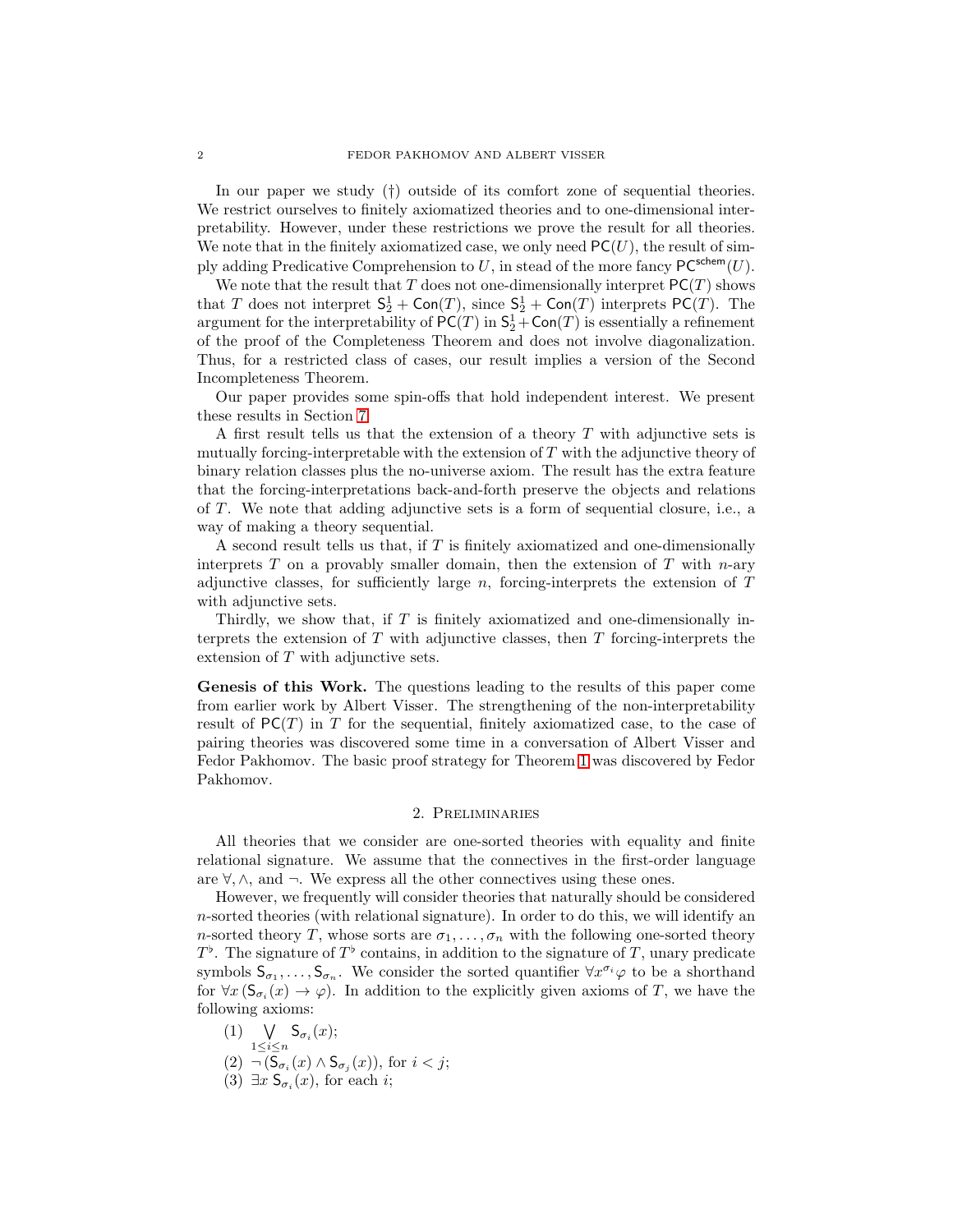(4)  $R(x_1, \ldots, x_m) \to (\mathsf{S}_{\sigma_{k_1}}(x_1) \land \ldots \land \mathsf{S}_{\sigma_{k_m}}(x_m))$ , for each original m-ary predicate symbol R, whose *i*-th argument is of the sort  $\sigma_i$ , for  $i < m$ .

Here we treat identity separately: identity of each sort is simply the restriction of identity for the whole domain of  $T^{\flat}$  to each of the domains  $\mathsf{S}_{\sigma}.$ 

For theories T and U, we denote as  $T \sqcup U$  the two-sorted theory that has all predicates of  $T$  on the first sort, all predicates of  $U$  on the second sort, and whose axioms are all the axioms of T relativized to the first sort and all the axioms of U relativized to the second sort.

We define theory  $PC_{\leq n}(T)$  (Predicative Comprehension up to the arity n), for any theory T. This is the  $n + 1$  sorted theory, whose sorts are  $\mathfrak{o}$  and  $\mathfrak{c}_1, \ldots, \mathfrak{c}_n$ . The predicates of  $PC_{\leq n}(T)$  are the predicates of T restricted to the sort  $\mathfrak o$  as well as the predicates  $\langle x_1^{\mathfrak{o}}, \ldots, x_i^{\mathfrak{o}} \rangle \in X^{(i)}$ , for  $1 \leq i \leq n$ . The axioms of  $\mathsf{PC}_{\leq n}(T)$  are as follows.

- (1) The axioms of T relativized to the sort  $\rho$ .
- $(2) \ \exists X^{\mathfrak{c}_k} \ \forall x_1^{\mathfrak{o}}, \ldots, x_k^{\mathfrak{o}} \ (\langle x_1, \ldots, x_k \rangle \in X \leftrightarrow \varphi(x_1, \ldots, x_k)),$  where all quantifiers in  $\varphi$  are on the sort  $\mathfrak o$  and there are no free occurrences of X.
- (3)  $\forall X^{\mathfrak{c}_k}, Y^{\mathfrak{c}_k} (\forall x_1^{\mathfrak{o}}, \ldots, x_k^{\mathfrak{o}} (\langle x_1, \ldots, x_k \rangle \in X \leftrightarrow \langle x_1, \ldots, x_k \rangle \in Y) \rightarrow X = Y)$

The theory  $PC(T)$  is  $PC_{\leq 1}(T)$ .

In this paper we consider multi-dimensional relative interpretations with parameters and definable equality.

Our main theorem is

<span id="page-2-0"></span>**Theorem 1.** No consistent finitely axiomatized theory  $T$  can 1-dimensionally interpret  $PC(T)$  In other words, for every consistent finitely axiomatized theory T we have  $T \not\triangleright_1 \mathsf{PC}(T)$ .

## 3. Predicative comprehension and tuples

<span id="page-2-3"></span>We write  $T \rhd_m U$  if T interprets U by an m-dimensional interpretation. We have the following trivial lemma:

# <span id="page-2-1"></span>**Lemma 1.** If  $T \rhd_1 U$ , then  $PC(T) \rhd_1 PC(U)$ .

And its multi-dimensional generalization:

# <span id="page-2-2"></span>**Lemma 2.** If  $T \rhd_n U$ , then  $PC_{\leq nm}(T) \rhd_n PC_{\leq m}(U)$ .

It is sometimes pleasant to treat dimension using an auxiliary theory that adds *i*-tuples for  $2 \le i \le n$  to the given base theory. Let  $\mathsf{Tuple}_{\le n}(T)$  be the following *n*sorted theory. The sorts of  $\mathsf{Tuple}_{\leq n}(T)$  are  $\mathfrak{t}_1, \ldots, \mathfrak{t}_n$ . Here  $\mathfrak{t}_1$  may be identified with o, the sort of basic objects. The signature of  $\mathsf{Tuple}_{\leq n}$  consists of all the predicates of T on the sort  $\mathfrak{t}_1$  and the predicates  $\mathsf{Tp}_i(p^{\mathfrak{t}_i}, x_1^{\mathfrak{t}_1}, \ldots, x_i^{\mathfrak{t}_1}),$  for all  $2 \leq i \leq n$ . The axioms of Tuple<sub> $\lt n$ </sub> $(T)$  are

(1) all the axioms of T relativized to  $t_1$ ;  $\overline{(2)} \ \forall p^{t_i}, q^{t_i}, x_1^{t_1}, \ldots, x_i^{t_1}, y_1^{t_1}, \ldots, y_i^{t_1}$ <br>  $((\mathsf{Tp}_i(p, x_1, \ldots, x_i) \wedge \mathsf{Tp}_i(q, y_1, \ldots, y_i)) \rightarrow$  $(p = q \leftrightarrow (x_1 = y_1 \land \dots \land x_i = y_i))),$ for  $2 \leq i \leq n$ ; (3)  $\forall p^{t_i} \exists x_1^{t_1}, \ldots, x_i^{t_1} \mathsf{T}_{\mathsf{P}_i}(p, x_1, \ldots, x_i), \text{ for } 2 \leq i \leq n;$ (4)  $\forall x_1^{t_1}, \ldots, x_i^{t_1} \exists p^{t_i} \mathsf{T}_{\mathsf{P}_i}(p, x_1, \ldots, x_i)$ , for  $2 \leq i \leq n$ .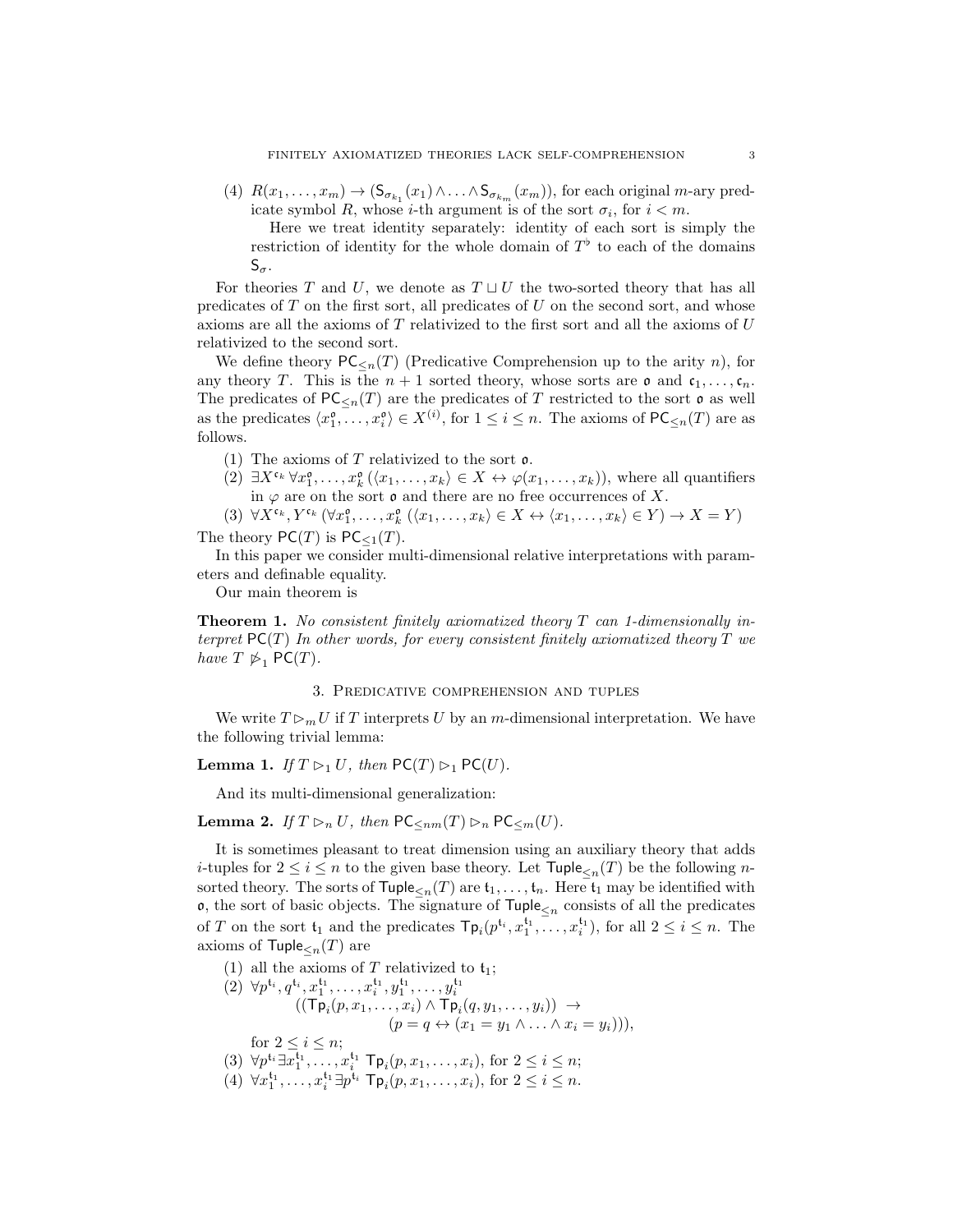<span id="page-3-0"></span>Lemma 3.  $PC^2(T) \rhd_1 \text{Tuple}_{\leq 2}(T)$ .

*Proof.* Theory  $PC^2(T)$  is a theory that may be considered to be 3-sorted: we have the sort of elements (on which we have  $T$ ), the sort of classes of elements, and the sort of classes that could contain either elements or other classes of elements. We represent pairs  $\langle a, b \rangle$  by Kuratowski-style pairs  $\{\{a\}, \{a, b\}\}\$  (in the domain of classes of classes) and we represent elements by themselves. The verification of all axioms of  $\mathsf{Tuple}_{\leq 2}(T)$  is routine.

Trivially we have:

<span id="page-3-2"></span>Lemma 4. PC(Tuple<sub> $\lt n$ </sub> $(T)$ )  $\triangleright_1$  PC<sub> $\leq n$ </sub> $(T)$ .

<span id="page-3-1"></span>Lemma 5. Tuple $\leq_n(\mathsf{Tuple}_{\leq m}(T)) \rhd_1 \mathsf{Tuple}_{\leq nm}(T)$ .

*Proof.* In Tuple<sub> $\leq n$ </sub>(Tuple<sub> $\leq m$ </sub>(T)) we have T-domain, tuples of the elements of Tdomain  $\langle a_1, \ldots, a_k \rangle_1$ , where we have  $1 \leq k \leq m$  and the tuples  $\langle s_1, \ldots, s_r \rangle_2$ , where  $1 \leq r \leq n$  and  $s_i$ 's are either element of T-domain or tuples  $\langle a_1, \ldots, a_k \rangle_1$ . Our interpretation preserves  $T$ -domain and all  $T$  predicates. We represent a tuple  $\langle a_1, \ldots, a_k \rangle, 1 \leq k \leq n$  as follows. We find unique  $0 \leq r < m$  and  $1 \leq l \leq n$  such that  $k = rn + l$  and put our representation to be  $\langle s_1, \ldots, s_{r+1} \rangle_2$ , where for  $1 \le i \le r$ we put  $s_i = \langle a_{(i-1)r+1}, \ldots, a_{(i-1)r+n} \rangle_2$  and we put  $s_{r+1} = \langle a_{rn+1}, \ldots, a_{rn+l} \rangle_1$ .  $\Box$ 

From Lemmas [1,](#page-2-1) [3,](#page-3-0) and [5](#page-3-1) we get

<span id="page-3-3"></span>**Lemma 6.**  $PC^{2n}(T) \rhd_1 \text{Tuple}_{\leq 2^n}(T)$ .

Combining Lemmas [1,](#page-2-1) [4,](#page-3-2) and [6](#page-3-3) we get

<span id="page-3-4"></span>Lemma 7.  $PC^{2n+1}(T) \rhd_1 PC_{\leq 2^n}(T)$ .

## 4. Forcing Sequentiality

In addition to the usual kinds of interpretation we consider forcing-interpretations (see the survey by Avigad [\[Avi04\]](#page-12-1) for an overview of the method).

For a theory T let  $KM(T)$  (Kripke models of T) be the following two-sorted theory. The sorts of  $KM(T)$  are

- $(1)$  **w** (sort of worlds),
- (2)  $\mathfrak d$  (sort of elements of domains in worlds).

The relations  $KM(T)$  are

- (1) the binary predicate  $p^{\mathfrak{w}} \preceq q^{\mathfrak{w}}$  (accessibility relation on worlds),
- (2) binary predicate  $D(p^{\mathfrak{w}}, x^{\mathfrak{d}})$  (for a fixed p it defines the domain  $D_p$  of the Kripke model in the world  $p$ ),
- (3) the predicate  $R^*(p^{\mathfrak{w}}, x_1^{\mathfrak{d}}, \ldots, x_k^{\mathfrak{d}})$  for each k-ary predicate R of the signature of T (for each fixed p it gives the interpretation of R in the world  $p$ ).

For each formula  $\varphi(x_1, \ldots, x_n)$  of the language of T, we define by recursion the formulas  $p \Vdash \varphi(x_1, \ldots, x_n)$  (the model forces  $\varphi$  in the world p) of the language of  $KM(T)$ :

(1)  $p \Vdash R(x_1,\ldots,x_n)$  is  $(\forall q^{\mathfrak{w}} \preceq p)(\exists r^{\mathfrak{w}} \preceq q)R^*(r,x_1,\ldots,x_n);$ (2)  $p \Vdash \varphi(x_1, \ldots, x_n) \wedge \psi(x_1, \ldots, x_n)$  is  $(p \Vdash \varphi(x_1, \ldots, x_n)) \wedge (p \Vdash \psi(x_1, \ldots, x_n));$ (3)  $p \Vdash \neg \varphi(x_1, \ldots, x_n)$  is  $(\forall q^{\mathfrak{w}} \preceq p) \neg (p \Vdash \varphi(x_1, \ldots, x_n));$ (4)  $p \Vdash \forall y \varphi(x_1,\ldots,x_n,y)$  is  $(\forall q^{\mathfrak{w}} \preceq p)(\forall y^{\mathfrak{d}})(D(q,y) \rightarrow q \Vdash \varphi(x_1,\ldots,x_n,y)).$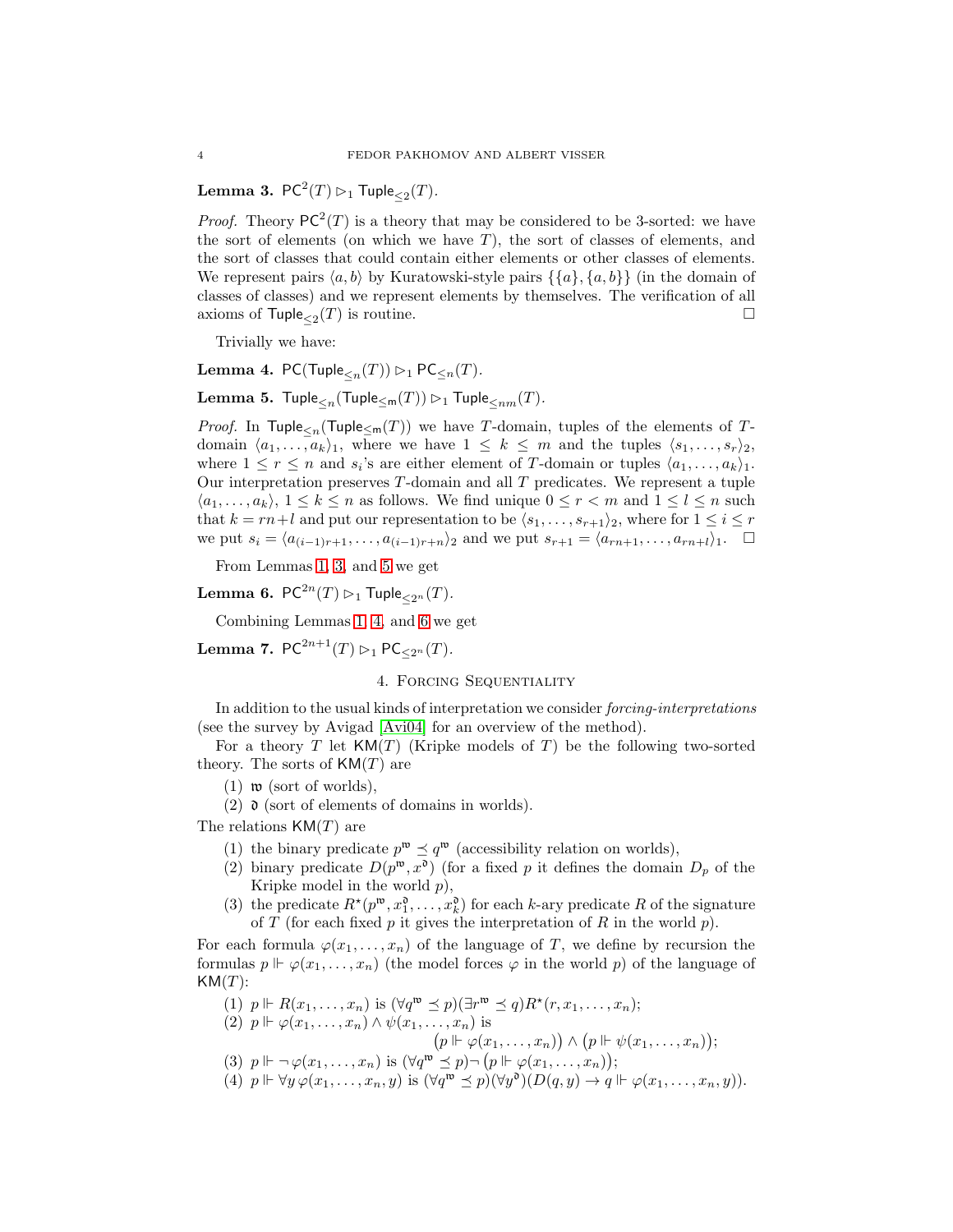The axioms of  $KM(T)$  are

- (1)  $\forall p^{\mathfrak{w}} p \preceq p$  (reflexivity of  $\preceq$ );
- $(2) \ \forall q^{\mathfrak{w}}, q^{\mathfrak{w}}, r^{\mathfrak{w}} \big((p \preceq q \land q \preceq r) \rightarrow p \preceq r)$  (transitivity of  $\preceq$ );
- (3)  $\forall p^{\mathfrak{w}} \exists x^{\mathfrak{d}} D(p,x)$  (domains are not empty);
- $(4)$   $\forall p^{\mathfrak{w}}, q^{\mathfrak{w}}$   $(q \preceq p \rightarrow \forall x^{\mathfrak{d}}(D(p,x) \rightarrow D(q,x)))$   $(D_p \subseteq D_q$ , for  $q \preceq p)$ ;
- (5)  $\forall p^{\mathfrak{w}}, x_1^{\mathfrak{d}}, \ldots, x_k^{\mathfrak{d}} \left( R^{\star}(p, x_1, \ldots, x_k) \rightarrow (D(p, x_1) \land \ldots \land D(p, x_k)) \right);$
- (6)  $\forall p^{\mathfrak{w}}, q^{\mathfrak{w}} \ (q \preceq p \rightarrow \forall x_1^{\mathfrak{d}}, \ldots, x_k^{\mathfrak{d}} \ (R^{\star}(p, x_1, \ldots, x_k) \rightarrow R^{\star}(q, x_1, \ldots, x_k))$ (downward persistence of the interpretations of predicates);
- (7)  $\forall p^{\mathfrak{w}} p \Vdash \varphi$ , for all axioms  $\varphi$  of T.

We say that U is forcing-interpretable in T if there is an interpretation of  $KM(U)$ in  $T$ .

Immediately from the definition of forcing-interpretation and the fact that interpretations are closed under compositions we get

<span id="page-4-1"></span>**Lemma 8.** If T interprets U and U forcing-interprets V, then T forcing-interprets  $V$ .

Remark 1. Although, we have not checked this carefully, it appears that it is possible to compose forcing-interpretations (and hence forcing-interpretability is a pre-order). However we don't need this fact to obtain the results of the present paper. We note that it is likely that composition of forcing-interpretations will raise the dimension of the composition.

<span id="page-4-0"></span>**Lemma 9.** There is an interpretation of  $KM(PC(T))$  in  $PC_{\leq 2}(KM(T))$ .

*Proof.* We work in  $PC_{\leq 2}$ (KM(T)) to define the desired interpretation.

We already have an internal Kripke model  $K$  of  $T$  inside the  $o$ -sort. That is, we have a poset of worlds  $P^{\mathcal{K}}$ , a family of domains  $\langle D_p^{\mathcal{K}} | p \in P \rangle$  and interpretations  $\langle R_p^{\mathcal{K}} \mid p \in P \rangle$  of all T predicates R.

We define a Kripke model S of  $PC(T)$ . The poset of worlds  $P^S$  simply coincides with  $P^{\mathcal{K}}$ . We call a c<sub>2</sub>-set A a name if it consists only of pairs  $\langle p, x \rangle$  such that  $p \in P^{\mathcal{K}}$  and  $x \in D_p$ . For each world p the domain  $D_p^{\mathcal{S}}$  extends the domain  $D_p^{\mathcal{K}}$  by all names.

Consider a world p.

- (1) We put  $S, p \Vdash S_o(x)$  iff  $x \in D_p^S$ .
- (2) We put  $S, p \Vdash S_{c_1}(A)$  iff A is a name.
- (3) For each k-ary predicate R of T and  $x_1, \ldots, x_k \in D_p^S$  we put  $S, p \Vdash$  $R(x_1, \ldots, x_k)$  iff  $x_1, \ldots, x_k \in D_{p}^{\mathcal{K}}$  and  $\mathcal{K}, p \Vdash R(x_1, \ldots, x_k)$ .
- (4) We put  $S, p \Vdash x \in A$  iff  $x \in D_p^{\mathcal{K}}$ , A is a name and there exists  $q \succeq p$  such that  $\langle q, a \rangle \in A$ .

We note that the downward persistence of  $\in$  is guaranteed by the definition. The fact that K forces the axioms of T obviously implies that S forces the relativizations to  $\mathfrak o$  of the axioms of T. Let us verify in a world p the forceability of an instance of predicative comprehension

$$
\exists X^{c_1} \forall x^o (x \in X \leftrightarrow \varphi(x, \vec{a}, \vec{A})),
$$
 where  $\vec{a} \in D_p^{\mathcal{K}}$  and  $\vec{A}$  are names.

Let  $B$  be the following name:

$$
B = \{ \langle q, y \rangle \mid q \preceq p, y \in D_q^{\mathcal{K}}, \text{ and } \mathcal{S}, q \Vdash \varphi(y, \overrightarrow{a}, \overrightarrow{A}) \}.
$$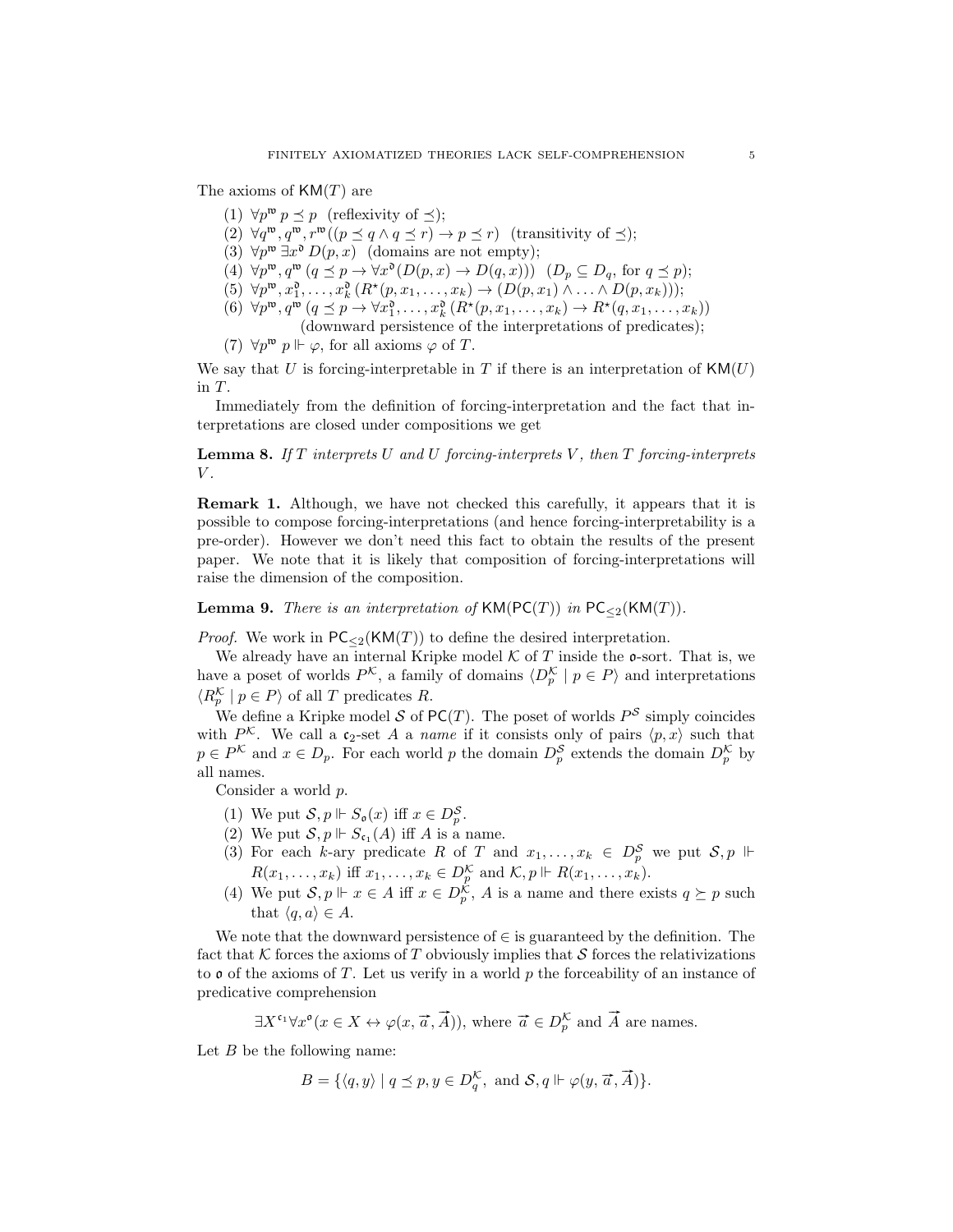The definition is correct (i.e. we obtain B by predicative comprehension), since  $\varphi$ The definition is correct (i.e. we obtain *B* by predicative comprehension), since  $\varphi$  doesn't have quantifiers over classes and, thus,  $S, q \Vdash \varphi(y, \vec{a}, \vec{A})$  is also expressible by a formula without quantifiers over classes. It is easy to see that the formula by a formula without quantifiers over  $\forall x^{\bullet}(x \in X \leftrightarrow \varphi(x, \vec{a}, \vec{A}))$  is forced in p.

We did not yet treat identity of classes, but that can be easily added by setting  $p \Vdash A = B$  iff  $p \Vdash \forall z (z \in A \leftrightarrow z \in B).$ 

<span id="page-5-1"></span>**Corollary 1.** If there is a forcing-interpretation of U in T, then there is a forcinginterpretation of  $PC(U)$  in  $PC_{\leq n}(T)$ , for some n.

Proof. In view of Lemma [9](#page-4-0) it is sufficient to define an interpretation of the theory  $PC_{\leq 2}(\text{KM}(U))$  in PC<sub><n</sub>(T). The latter can be done using Lemma [2.](#page-2-2)

For a theory T we denote as  $\mathsf{AS}(T)$  (Adjunctive set theory) the extension of T by a fresh predicate symbol is  $x \in y$  and axioms:

(1) ∃ $x\forall y \neg y \in x$ ;

(2)  $\exists z \forall w \ (w \in z \leftrightarrow (w \in x \vee w = y)).$ 

A theory T is called *sequential* if it admits a definitional extension to  $AS(T)$ .

<span id="page-5-0"></span>**Lemma 10.** Suppose  $T$  is finitely axiomatized theory such that there is a onedimensional interpretation of  $T \sqcup \forall x (x = x)$  in T. Then there is a forcinginterpretation of  $\mathsf{AS}(T)$  in  $\mathsf{PC}_{\leq n}(T)$ , for sufficiently large n.

*Proof.* Let n be the maximum of the arities of all predicates in T. We have  $n \geq 2$ , since we have equality in the signature of T. We work in  $PC_{\leq n}(T)$ .

A model M of the signature of T is a tuple consisting of a  $c_1$ -class  $D^M$  giving the domain of the model and  $(k_R)$ -classes  $R^M$ , for each T-predicate R of arity  $k_R$ . Naturally, we express satisfaction of formulas inside M. We call M a model of  $T$  if all axioms of  $T$  are satisfied in it. Note that here we do not require the absoluteness of equality, i.e. the equality predicate  $=$ <sup>M</sup> is simply an equivalence relation. Note also that there is the model of  $T$ , whose domain is the whole  $\mathfrak{o}$ sort and whose predicates are interpreted identically in  $PC_{\leq n}(T)$ . Using the onedimensional interpretation of  $T \sqcup \forall x(x = x)$  in T, for any model M of T we obtain a model M' of T such that  $D^M \supsetneq D^{M'}$ .

We say that a  $c_1$ -class A is *small* if there are no models  $M \models T$  such that  $D^M \subset A$ . The class of the elements of the whole **o**-sort is not small, since there is the model of  $T$ , whose domain is the whole  $\mathfrak{o}$ -sort. Observe that, for any small A with  $x \notin A$ , the class  $A \cup \{x\}$  is also small. Otherwise, there would be a model M of T, whose domain is contained in  $A \cup \{x\}$ , hence there would be a model M' of T with  $D^{M'} \subsetneq A \cup \{x\}$  and, thus, either M' itself, or the result of swapping some element in its domain with x, would be a model  $M''$  of T, whose domain is contained in A, contradicting the smallness of A.

A binary relation H is a pair consisting of a  $c_1$ -class  $D^H$  and a  $c_2$ -class  $R^H$  such that, whenever  $\langle x, y \rangle \in R^H$ , we have  $x, y \in D^H$ . We use  $xR^Hy$  as a shorthand for  $\langle x, y \rangle \in R^H$ . We say that a binary relation H end-extends a binary relation K and write  $H \supseteq_{\mathsf{end}} K$ , if

- (1)  $D^H \supset D^K$ ;
- (2) for any  $x, y \in D^K$  we have  $xR^{K}y$  iff  $xR^{H}y$ ;
- (3) for any  $x \in D^K$  and  $y \in D^H \setminus D^K$  we have  $\neg yR^H x$ .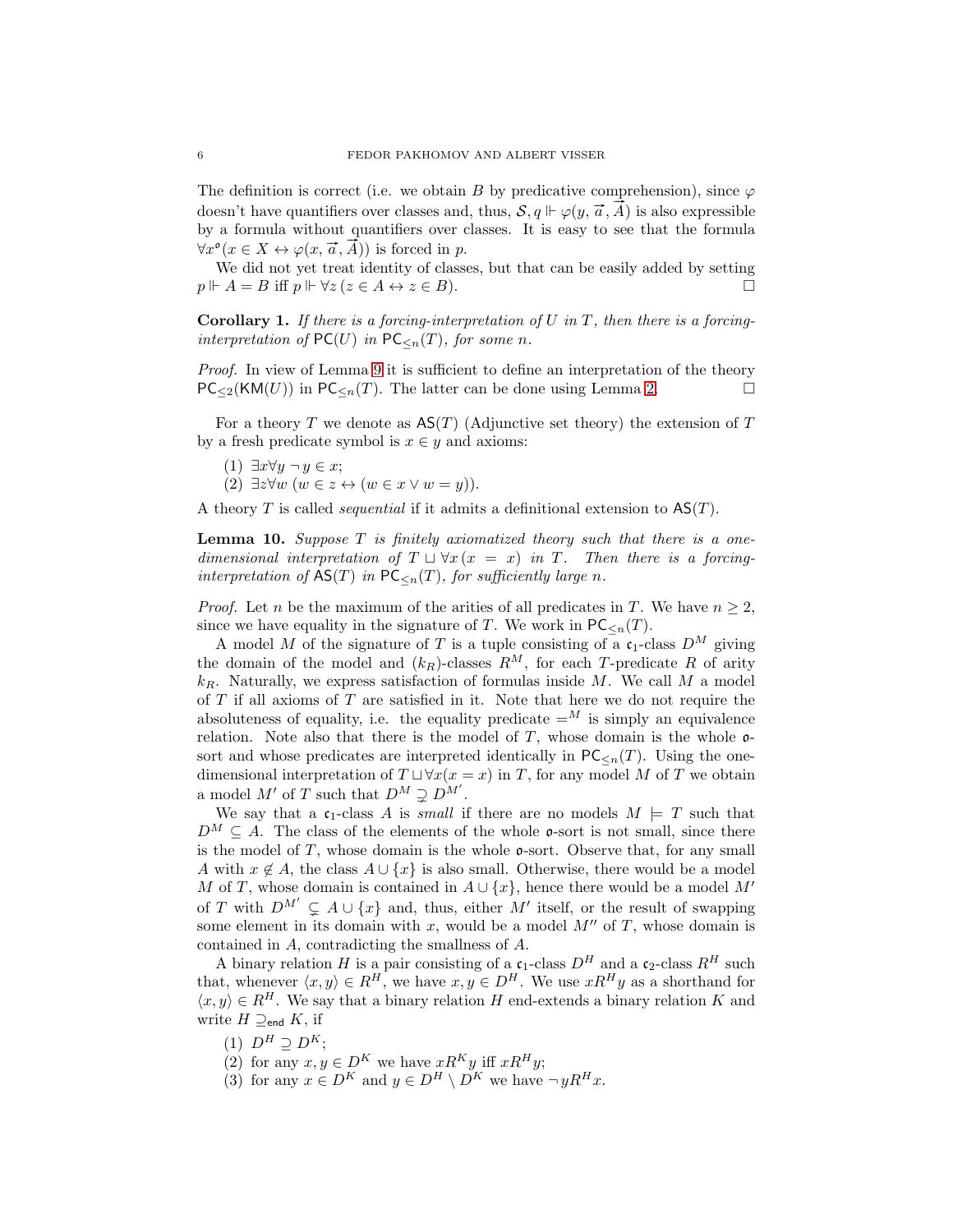We say that a binary relation is *small* if its domain is a small  $c_1$ -class.

To finish the proof we define an interpretation of  $KM(AS(T))$ . The poset of the worlds of the Kripke model consists of the small binary relations ordered by  $\supseteq_{\mathsf{end}}$ (a small binary relation accesses all its small end-extensions). The domain in each world is simply the whole  $\mathfrak o$ -sort. The interpretations of all the predicates of T in all the worlds are simply the classes corresponding to the predicates of  $T$ . Finally, we interpret the predicate  $\in$  in the world H as  $R^H$ .

It is trivial to see that, in the Kripke model thus defined, all the axioms of T are forced. The forceability of the axiom of empty class  $\exists x \forall y \neg y \in x$  is clearly equivalent to the following true statement: (†) for any world  $H$ , there is a world  $K \supseteq_{\text{end}} H$  and a  $\mathfrak o$ -object x, such that, for any  $\mathfrak o$ -object y and  $L \supseteq_{\text{end}} K$ , we have  $\neg yR^Lx$ . The statement (†) is true since, for a given small binary relation H, we can take as x any element outside of  $D^K$ , and define the small  $K \supseteq_{\mathsf{end}} H$  with the domain  $D^K = D^H \cup \{x\}$  so that  $\neg y R^K x$ , for any  $y \in D^K$ . We verify the axiom of adjunction  $\exists z \forall w (w \in z \leftrightarrow (w \in x \vee w = y))$  in a similar manner. Thus, we indeed have defined an interpretation of  $KM(AS(T))$ .

Remark 2. We note that the forcing-interpretation defined in the proof of Lemma [10](#page-5-0) is an analogue of what is called an  $\sigma$ -direct interpretation in [\[Vis09a\]](#page-12-2). This means that the interpretation preserves the domain and the identity relation for the  $o$ -sort. Moreover, it preserves  $T$  identically on the  $\mathfrak{o}$ -sort.

#### 5. Proof of the Main Theorem

Recall that  $S_2^1$  is a weak arithmetical system capable of the natural formalization of arguments about P-time computable functions (see e.g. [\[Bus86\]](#page-12-3)). We will assume that finitely axiomatized theories are given inside  $S_2^1$  with the obvious representations of their axiom set.

<span id="page-6-0"></span>**Theorem 2** ([\[Vis09b\]](#page-12-4)). For any finitely axiomatized sequential T, the theory  $PC(T)$ interprets  $S_2^1$  + Con(T).

Since both interpretations and forcing-interpretations lead to natural P-time transformations of proofs in the interpreted theory to proofs in the interpreting theory we have the following lemma.

<span id="page-6-1"></span>**Lemma 11.** Suppose  $T$  and  $U$  are finitely axiomatized theories. If  $T$  interprets U, then  $S_2^1 \vdash \textsf{Con}(T) \to \textsf{Con}(U)$ . If T forcing-interprets U, then  $S_2^1 \vdash \textsf{Con}(T) \to$  $Con(U)$ .

Proof. The case of usual interpretations is well-known so we will treat only the case of forcing-interpretations.

The forcing-interpretations correspond to polynomial-time transformations of proofs (see a discussion in [\[Avi04,](#page-12-1) [Avi03\]](#page-12-5)). This enables us to formalize in  $\mathsf{S}_2^1$ the following reasoning (since  $S_2^1$  is able to naturally work with the polynomial transformations of strings). To prove  $Con(T) \rightarrow Con(U)$  we assume there is a proof  $P$  of contradiction from axioms of  $U$  and show that then there is a proof of contradiction from axioms of T. Indeed, using forcing-interpretation of U in T we simple transform  $P$  to a  $T$  proof of forcability of falsity, which leads to a proof of contradiction from the axioms of  $T$ .

<span id="page-6-2"></span>**Theorem 3** (Gödel's Second Incompleteness for interpretations  $S_2^1$ ). No consistent T interprets  $S_2^1$  + Con(T).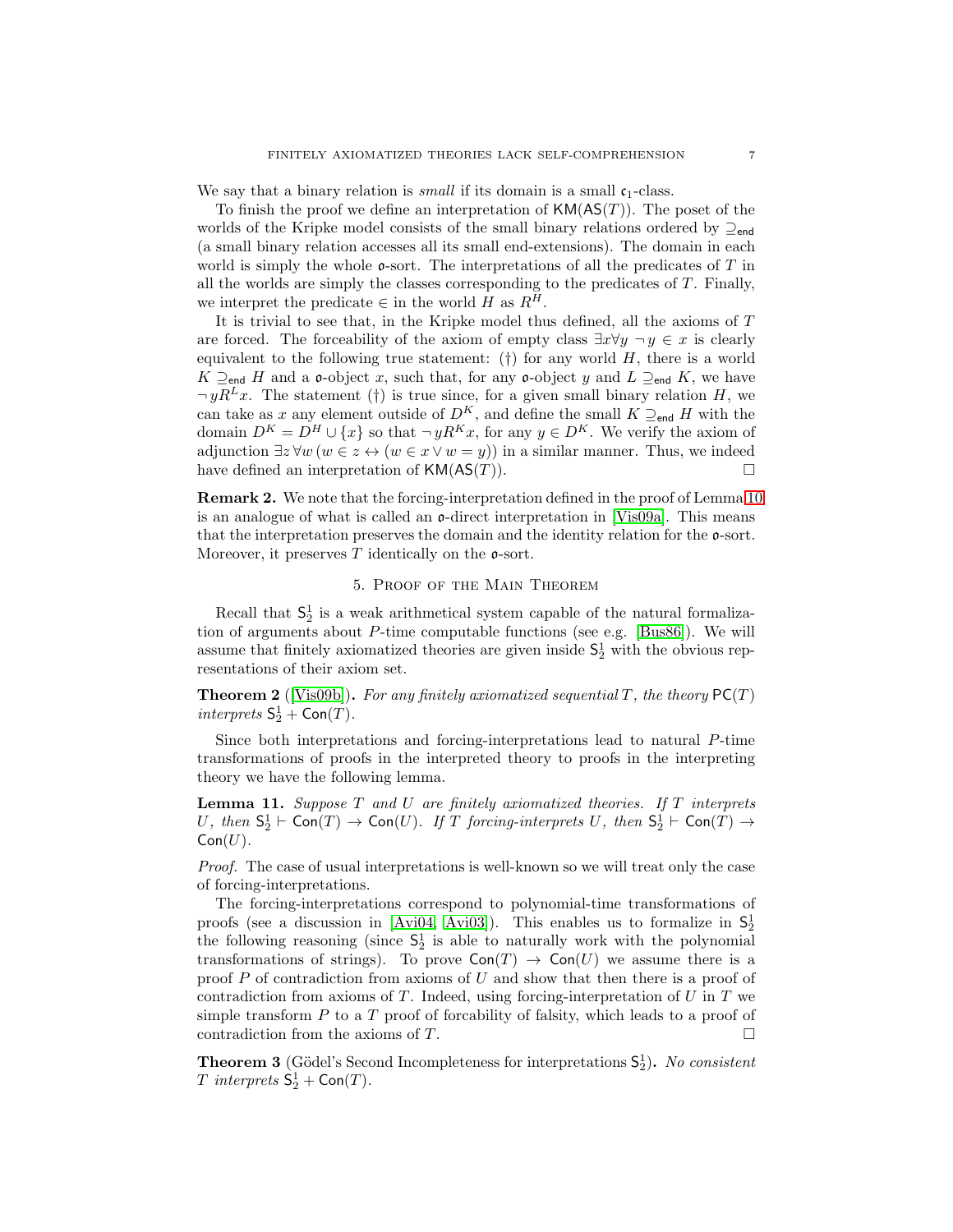Finally, we remind the reader of a basic fact about PC.

<span id="page-7-7"></span>**Lemma 12.** Suppose T is finitely axiomatized and sequential. Then,  $PC(T)$  is finitely axiomatizable.

This lemma is well known. For a proof, see e.g. [\[Vis09b\]](#page-12-4). Now let us prove Theorem [1.](#page-2-0)

<span id="page-7-0"></span>*Proof.* Assume for a contradiction that T one-dimensionally interprets  $PC(T)$ . We reason as follows using previously proven lemmas:

- (1) T one-dimensionally interprets  $PC<sup>n</sup>(T)$ , for any n (by Lemma [1\)](#page-2-1);
- <span id="page-7-1"></span>(2) T one-dimensionally interprets  $PC_{\leq n}(T)$ , for any n (by [1.](#page-7-0) and Lemma [7\)](#page-3-4);
- <span id="page-7-2"></span>(3) T one-dimensionally interprets  $T \sqcup \forall x(x = x)$  (this trivially follows from the fact that T one-dimensionally interprets  $PC(T)$ ;
- <span id="page-7-3"></span>(4)  $PC_{\leq n}(T)$  forcing-interprets  $AS(T)$ , for some n (by [3.](#page-7-1) and Lemma [10\)](#page-5-0);
- (5)  $PC_{\leq m}(PC_{\leq n}(T))$  forcing-interprets  $PC(AS(T))$ , for some n and m (by [4.](#page-7-2) and Corollary [1\)](#page-5-1);
- <span id="page-7-4"></span>(6)  $PC^m(PC_{\leq n}(T))$  forcing-interprets PC(AS(T)), for some n and m (by [5.](#page-7-3) and Lemma [7\)](#page-3-4);
- <span id="page-7-6"></span><span id="page-7-5"></span>(7)  $PC<sup>n</sup>(T)$  forcing-interprets  $PC(AS(T))$ , for some n (by [6.](#page-7-4) and Lemma [8\)](#page-4-1);
- (8) T forcing-interprets  $PC(AS(T))$  (by [1.](#page-7-0), [7.](#page-7-5), and Lemma [8\)](#page-4-1);
- <span id="page-7-8"></span>(9)  $PC(AS(T))$  interprets  $S_2^1 + Con(T)$  (by Theorem [2\)](#page-6-0);
- (10)  $PC(AS(T))$  interprets  $S_2^1 + Con(PC(AS(T)))$  (by [8.](#page-7-6) in combination with Lemmas  $12$  and  $11$ );
- <span id="page-7-9"></span>(11)  $PC(AS(T))$  is inconsistent (by [10.](#page-7-8), Theorem [3\)](#page-6-2);
- $(12)$  T is inconsistent (by [11.](#page-7-9) and [8.](#page-7-6))

So, we are done.

#### 6. The Multi-dimensional Case

In this section we sketch a proof of a generalization of Theorem [1](#page-2-0)

<span id="page-7-10"></span>**Theorem 4.** No consistent finitely axiomatized  $T$  can n-dimensionally interpret  $PC_{\leq n}(T)$ .

Let us define the theory  $T^n$ . The signature of  $T^n$  expands the signature of T by a unary predicate Dg and and  $n + 1$ -ary predicate Tp. The axioms of  $T^n$  are:

(1) relativization of the axioms of  $T$  to Dg;  $(2) \forall x, y_1, \ldots, y_n (\textsf{Tp}(x, y_1, \ldots, y_n) \rightarrow \textsf{p}(y_i));$ (3) ∀x, x', y<sub>1</sub>, ..., y<sub>n</sub>, z<sub>1</sub>, ..., z<sub>n</sub> 1≤i≤n  $((\mathsf{Tp}(x, y_1, \ldots, y_n) \wedge \mathsf{Tp}(x, z_1, \ldots, z_n)) \rightarrow (x = x' \leftrightarrow \wedge)$  $\bigwedge_{1\leq i\leq n}y_i=z_i)\big);$  $(4) \forall x \exists y_1, \ldots, y_n$  Tp $(x, y_1, \ldots, y_n);$  $(5) \forall y_1, \ldots, y_n \left( \begin{array}{c} \Lambda \end{array} \right)$  $\bigwedge_{1 \leq i \leq n} \mathsf{Dg}(y_i) \to \exists x \mathsf{Tp}(x, y_1, \ldots, y_n));$ (6)  $\forall x \left( \mathsf{Dg}(x) \rightarrow \overline{\mathsf{Tp}}(x, \ldots, x) \right).$ 

In  $T^n$  we treat x such that  $\mathsf{Dg}(x)$  as individuals and we treat arbitrary objects x as tuples of individuals (x corresponds to the unique tuple  $\langle y_1, \ldots, y_n \rangle$  such that  $\mathsf{Tp}(x, y_1, \ldots, y_n)).$ 

It is easy to see that the following lemma holds: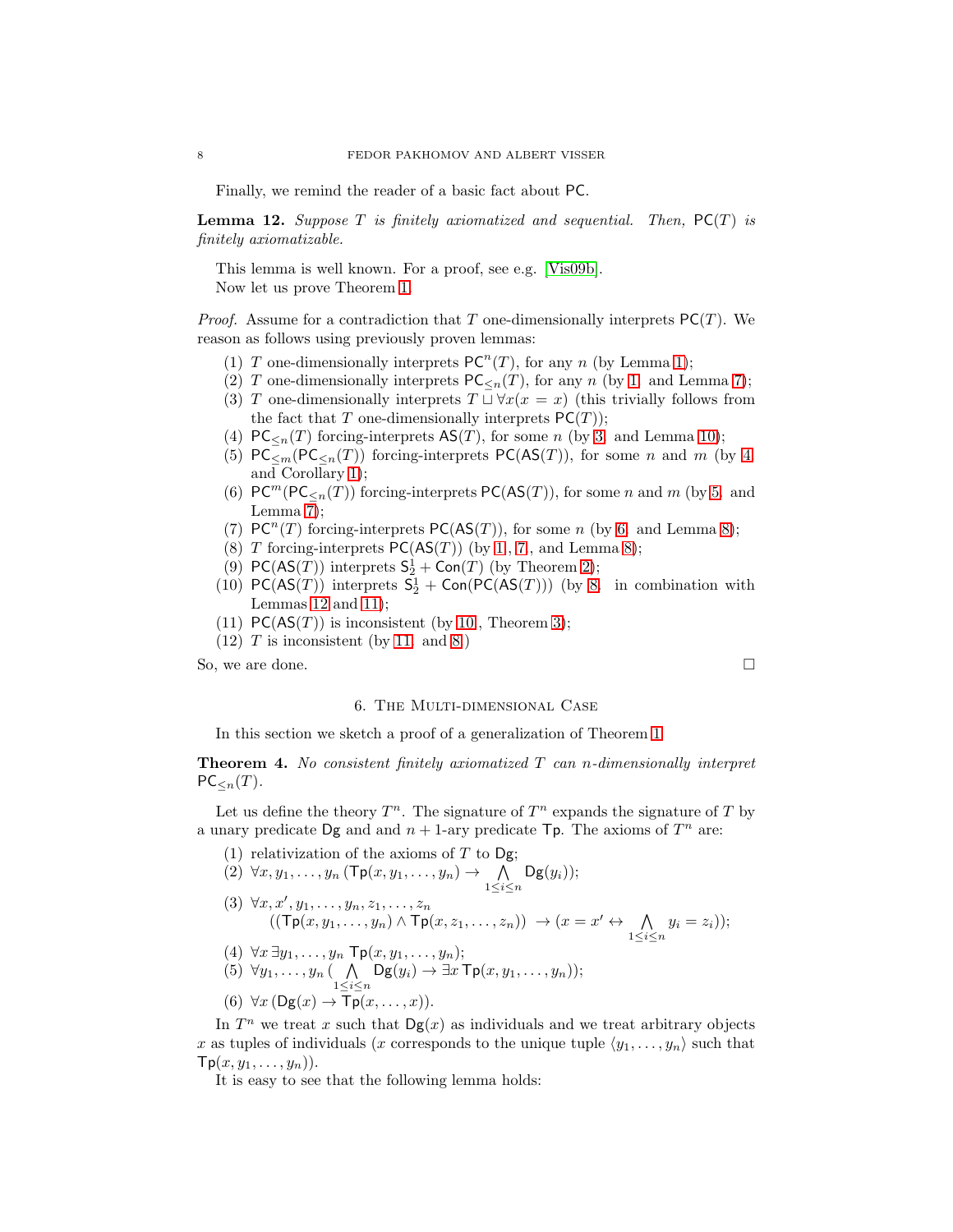<span id="page-8-2"></span>**Lemma 13.** There is an n-dimensional interpretation of U in  $T$  iff there is an one-dimensional interpretation of  $U$  in  $T^n$ 

For a theory T, let us define the theory  $PC^{\mathsf{st}}(T)$ . The language of  $PC^{\mathsf{st}}(T)$  extends the language of T by a fresh unary predicate Sng and a binary predicate  $\in$ . The theory  $PC^{st}(T)$  has the following axioms:

- (1) the axioms of  $T$  relativized to Sng;
- (2)  $\forall x (\forall y (y \in x \leftrightarrow y = x) \leftrightarrow \mathsf{Sng}(x));$
- (2)  $\forall x(\forall y(y \in x \lor y = x) \lor \forall \exists n g(x)),$ <br>(3)  $\forall \vec{p} \exists x \forall y (y \in x \leftrightarrow (\mathsf{Sng}(y) \land \varphi(y, \vec{p})))$ , where  $\varphi$  is a formula where all occurrences of quantifiers are of the form  $\forall z (\textsf{Sng}(z) \rightarrow \psi)$ .

Notice that the theory  $PC^{st}(T^n)$  in effect is very similar to  $PC_{\leq n}(T)$ . Namely, we can simulate, in  $PC^{st}(T^n)$ , the sort  $\mathfrak o$  by x such that  $\mathsf{Sng}(x) \wedge \mathsf{Dg}(x)$ . We can simulate the sort  $c_k$  by arbitrary objects and we can interpret the predicate  $\langle x_1, \ldots, x_k \rangle \in y$ as  $\exists z (z \in y \land \mathsf{Sng}(z) \land \mathsf{Tp}(z, x_1, \ldots, x_k, x_1, \ldots, x_1)).$  This simulation is almost an interpretation of  $PC_{\leq n}(T)$  and the only reason why it isn't (in the sense of interpretation employed in the present paper) is that we interpret different sorts by overlapping domains. However, in fact this doesn't matter for all the arguments in the previous parts of the paper and, by the same argument as in the proof of Theorem [1,](#page-2-0) we get

<span id="page-8-1"></span>**Lemma 14.** No consistent finitely axiomatizable theory  $T$  can one-dimensionally interpret  $PC<sup>st</sup>(T)$ .

Combining Lemma [14](#page-8-1) with Lemma [13](#page-8-2) we get

<span id="page-8-3"></span>**Corollary 2.** No consistent finitely-axiomatizable  $T$  can n-dimensionally interpret  $PC^{\rm st}(T^n)$ .

<span id="page-8-0"></span>Since, clearly, there is a one-dimensional interpretation of the theory  $PC^{st}(T^n)$ in the theory  $PC_{\leq n}(T)$ , Corollary [2](#page-8-3) implies Theorem [4.](#page-7-10)

### 7. Adjunctive Classes meet Adjunctive Sets

Lemma [10](#page-5-0) is the key part of the proof of Theorem [1.](#page-2-0) In this section we sketch a proof of a more general version of this result that might be interesting on its own.

Let  $AC_{\leq n}(T)$  be the theory in the same language as  $PC_{\leq n}(T)$ . With the following axioms:

- (1) all axioms of T restricted to the domain  $\mathfrak{o}$ ;
- $(2) \ \exists X^{\mathfrak{c}_k} \forall x_1, \ldots, x_k \neg \langle x_1, \ldots, x_k \rangle \in X^{\mathfrak{c}_k};$
- $(3) \ \ \forall X^{\boldsymbol{\mathfrak e_k}}, x_1, \dots, x_k \ \exists Y^{\boldsymbol{\mathfrak e_k}} \ \forall y_1, \dots, y_k$

$$
(\langle y_1,\ldots,y_k\rangle\in Y^{\mathfrak{c}_k}\leftrightarrow (\langle y_1,\ldots,y_k\rangle\in X^{\mathfrak{c}_k}\vee\bigwedge_{1\leq i
$$

Let  $PS_{\leq n}(T)$  be the extension of  $AC_{\leq n}(T)$  be the following predicative separation scheme:

$$
\forall \vec{p}, X^{\epsilon_1} \exists Y^{\epsilon_k} \forall x_1^{\mathfrak{o}}, \dots, x_k^{\mathfrak{o}} \quad (\langle x_1, \dots, x_k \rangle \in Y \leftrightarrow \varphi(x_1, \dots, x_k, \vec{p}) \land \bigwedge_{1 \leq i \leq k} x_i \in X),
$$

where  $\varphi$  is a formula such that all quantifiers in it are over the  $\varphi$ -sort.

We define the no-universe axiom NU as follows:

$$
\mathsf{NU} \quad \neg\,\exists X^{\mathfrak{c}_1} \,\forall x^\mathfrak{o}\ x \in X
$$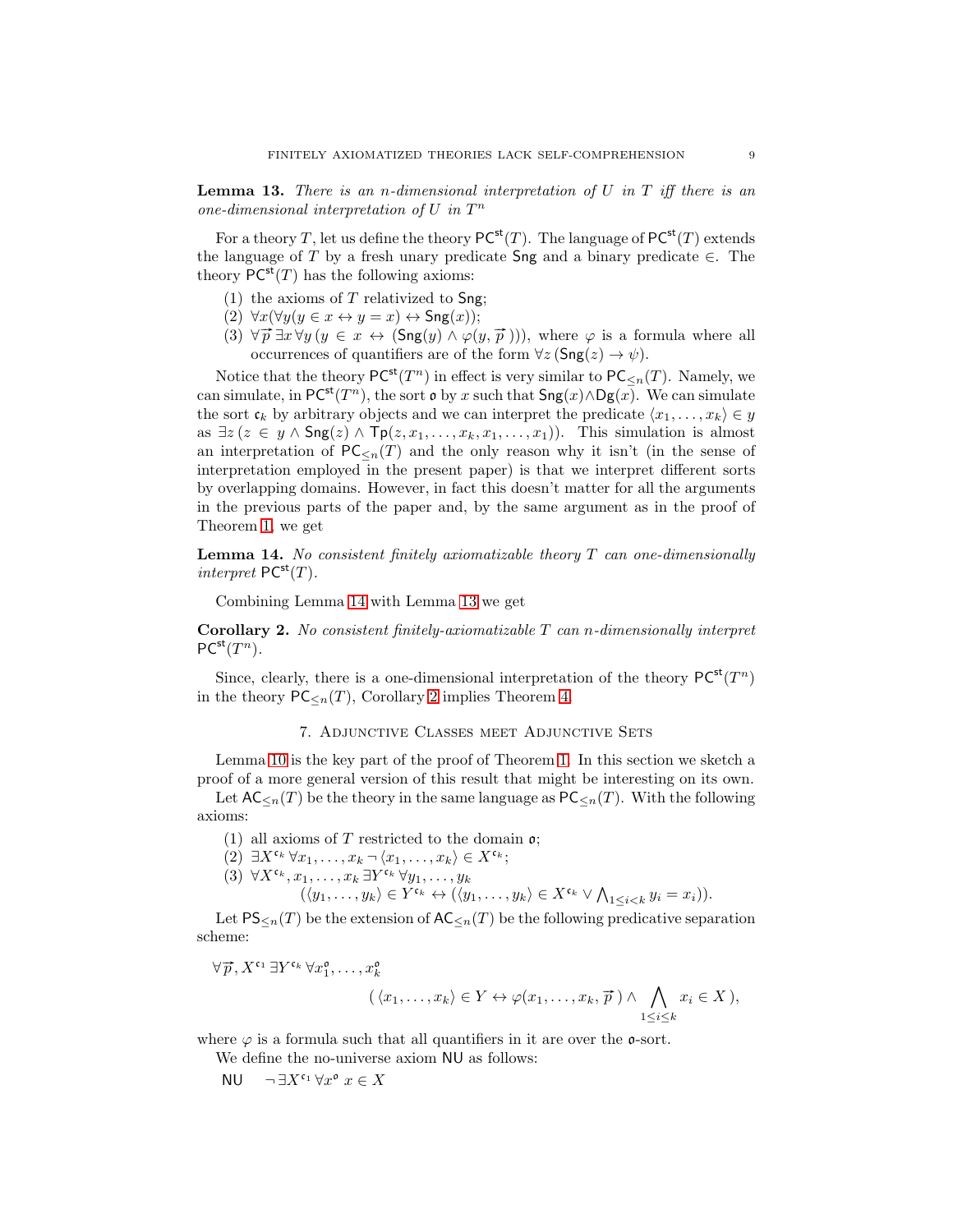Inspection of the part of the proof of Lemma [10](#page-5-0) where we defined the forcinginterpretation yields the following sharper lemma.

# <span id="page-9-2"></span>**Lemma 15.** There is a forcing-interpretation of  $AS(T)$  in  $PS_{\leq 2}(T) + NU$ .

*Proof.* We modify the proof of Lemma [10.](#page-5-0) In the first part, we define in  $PC_{\leq n}(T)$ the notion of a small  $c_1$ -class and prove that the class of small  $c_1$ -classes is closed under adjunctions of elements. In the second part, we use this notion of smallness to define an interpretation of  $KM(AS(T))$ .

In the present case, the first part becomes superfluous and for the purpose of the second part we simply consider all classes to be small. Indeed one could see that the proof uses that small  $c_1$ -classes are closed under adjunction, that they satisfy no-universe axiom and we use predicative comprehension to form binary relations on a given small domain (this usage of comprehension could be replaced with the usage of separation). Specifically this properties of small sets are required for the verification of forceability of the axioms of empty set and adjunction.

Remark 3. It is very well possible that there is also a non-forcing-interpretation for the same result. However, it is easy to see that we cannot generally get a non-forcing-interpretation that preserves T identically on the object sort.

<span id="page-9-1"></span>**Lemma 16.** Any finite fragment of  $PS_{\leq n}(T)$  is interpretable  $AC_{\leq n}(T)$ .

*Proof.* We fix a finite fragment U of  $PS_{\leq n}(T)$ . Suppose all the instances of the predicative separation present in U are:

$$
\{\overrightarrow{p}_i, X^{\epsilon_1} \exists Y^{\epsilon_{k_i}} \forall x_1^{\mathfrak{o}}, \dots, x_{k_i}^{\mathfrak{o}}\} \in Y \leftrightarrow (\varphi_i(x_1, \dots, x_{k_i}, \overrightarrow{p}_i) \land \bigwedge_{1 \leq j \leq k_i} x_j \in X)),
$$

for i from 1 to m. We work in  $AC_{\leq n}$  to define the interpretation of U. We take the identity interpretation for the  $\mathfrak o$ -domain and the signature of T as well as the interpretations of  $\mathfrak{c}_k$ -class domains for  $k > 1$ . We interpret the  $\mathfrak{c}_1$ -classes by restricting the domain. For the rest of the proof, we define this restriction.

We say that a  $\mathfrak{c}_k$ -class X is union friendly, if for any  $\mathfrak{c}_k$ -class Y, there exists a  $\mathfrak{c}_k$ -class  $X \cup Y$ , i.e. a  $\mathfrak{c}_k$ -class Z such that

$$
\forall x_1, \ldots, x_k \ (\langle x_1, \ldots, x_k \rangle \in Z \leftrightarrow (\langle x_1, \ldots, x_k \rangle \in X \vee \langle x_1, \ldots, x_k \rangle \in Y)).
$$

The domain of interpretation for  $c_1$ -classes consists of all X such that for all  $1 \leq i \leq m$ , parameters  $\vec{p}_i$ , class  $B \subseteq \{1, \ldots, k_i\}$ , and  $\mathfrak{o}$ -elements  $z_1, \ldots, z_{k_i}$  there exists a union friendly class

<span id="page-9-0"></span>(1) 
$$
Y^{\mathfrak{c}_{k_i}} = \{ \langle x_1, \ldots, x_{k_i} \rangle \mid \varphi_i(x_1, \ldots, x_{k_i}), \bigwedge_{j \in \overline{B}} x_j = z_j, \text{ and } \bigwedge_{j \in B} x_j \in X. \}
$$

The only axiom of U that is not straightforward to check is the adjunction axiom. So, in the rest of the proof, we check that, for any  $c_1$ -class X from the domain of the interpretation and  $\mathfrak{o}$ -element x, all the classes  $X \cup \{x\}$  are in the domain of the interpretation. Indeed, we fix  $1 \leq i \leq m$ , parameters  $\vec{p}_i$ , classes  $B \subseteq \{1, \ldots, k_i\}$ , and  $o$ -elements  $z_1, \ldots, z_{k_i}$  and show that there exists a union friendly  $c_k$ -class

$$
Z^{\mathfrak{c}_{k_i}} = \{ \langle x_1, \ldots, x_{k_i} \rangle \mid \varphi_i(x_1, \ldots, x_{k_i}), \bigwedge_{j \in B} x_j = z_j, \text{ and } \bigwedge_{j \in B} x_j \in X \cup \{x\} \}.
$$

∀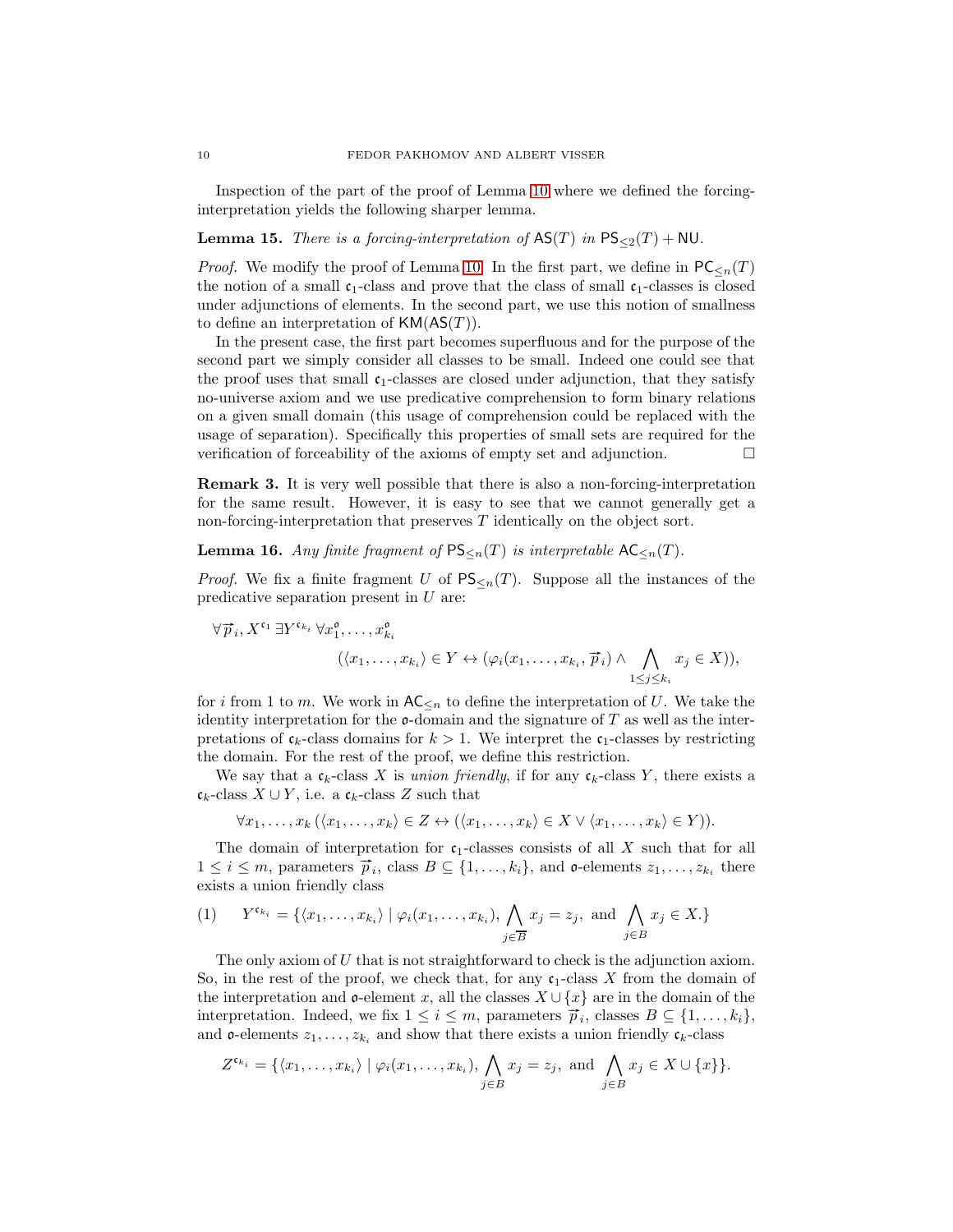Indeed

$$
Z^{\mathfrak{c}_{k_i}} = \bigcup_{B' \subseteq B} \{ \langle x_1, \ldots, x_{k_i} \rangle \mid \varphi_i(x_1, \ldots, x_{k_i}), \bigwedge_{j \in \overline{B}} x_j = z_j, \bigwedge_{j \in B'} x_j \in X, \bigwedge_{j \in B \setminus B'} x_j = x \}.
$$

We observe that, since we have  $(1)$  for  $X$ , all individual classes in this union exist and are union friendly. This finishes the proof since, clearly, a finite union of union friendly classes is union friendly.

Since the interpretations constructed in Lemma [16](#page-9-1) simply restricted the  $c_1$ domain, in fact they preserve the NU-axiom and thus we have

<span id="page-10-2"></span><span id="page-10-0"></span>**Lemma 17.** Any finite fragment of  $PS_{\leq n}(T) + \text{NU}$  is interpretable  $AC_{\leq n}(T) + \text{NU}$ . Corollary 3. There is a forcing-interpretation of  $\mathsf{AS}(T)$  in  $\mathsf{AC}_{\leq 2}(T) + \mathsf{NU}$ .

*Proof.* By Lemma [15](#page-9-2) we have a forcing-interpretation of  $AS(T)$  in  $PS_{\leq 2}(T) + NU$ . Inspection of the construction shows that we need certain instances of PS scheme that are required to verify the forceability of adjunction and empty set axioms. In fact, these instances do not depend on particular theory T. Thus  $AS(T)$  is interpretable in a finite fragment of  $PS_{\leq 2}(T) + \text{NU}$ . Hence by Lemma [17](#page-10-0) we have an interpretation of  $AS(T)$  in  $AC_{\leq 2}(T) + \text{NU}$ .

<span id="page-10-1"></span>**Lemma 18.** There is an interpretation of  $AC_{\leq 2}(T) + NU$  in  $AS(T)$ .

*Proof.* It is easy to prove we can interpret  $AC_{\leq 2}$  plus the theory of an injective binary relation InS in AS. See [\[Vis09a\]](#page-12-2) for a precise definition of InS. Then, the interpretability of  $AC_{\leq 2}$  + NU follows by the results of [\[Vis09a\]](#page-12-2).

Combining Lemma [18](#page-10-1) and Corollary [3](#page-10-2) we get

**Theorem 5.** The theories  $AC_{\leq 2}(T)$ +NU in  $AS(T)$  are mutually forcing-interpretable.

Inspecting the proofs, we can see that the result is even a bit better. Both interpretations are  $\mathfrak o$ -direct and they identically translate T in the  $\mathfrak o$ -sort.

<span id="page-10-3"></span>**Lemma 19.** Suppose  $T$  is finitely axiomatized theory such that there is a onedimensional interpretation of  $T \sqcup \forall x (x = x)$  in T. Then, for a sufficiently large n, there is an interpretation of  $PS_{\leq n}(T) + \text{NU}$  in  $PS_{\leq n}(T)$ .

Proof. As discussed in the proof of Lemma [15,](#page-9-2) the proof of Lemma [10](#page-5-0) splits into two parts. The present Lemma is obtained by the first part of the proof. Namely we use the same definition of a small class in  $PS_{\leq n}(T)$ , although now we do not know whether there exists the  $c_1$ -class of all elements. None the less, the same proof as in Lemma [10](#page-5-0) shows that if it exists, then it isn't small. Also the same proof as before shows that small  $c_1$ -classes are closed under adjunctions. Thus, we can interpret  $PS_{\leq n}(T) + \text{NU in } PS_{\leq n}(T)$  by keeping everything as is, but restricting the domain of  $c_1$ -classes to small  $c_1$ -sets.

<span id="page-10-4"></span>**Corollary 4.** Suppose  $T$  is a finitely axiomatized theory that one-dimensionally interprets  $T \sqcup \forall x(x = x)$ . Then, for sufficiently large n, the theory  $AC_{\leq n}(T)$  forcinginterprets  $AS(T)$ .

*Proof.* Since T is finitely axiomatized, the theory  $AC_{\leq 2}(T) + \text{NU}$  is also finitely axiomatized and, hence, by Lemma [19,](#page-10-3) the theory  $AC_{\leq 2}(T) + NU$  is interpretable in  $PS_{\leq n}(T)$ , for some n. Since the theory  $AC_{\leq 2}(T) + \text{NU}$  is finitely axiomatized, it is interpretable in a finite fragment of  $PS_{\leq n}(T)$  and, by Lemma [16,](#page-9-1) in  $AC_{\leq n}(T)$ . By Lemma [15](#page-9-2) and Lemma [8,](#page-4-1) we get a forcing-interpretation of  $\mathsf{AS}(T)$  in  $\mathsf{AC}_{\leq n}(T)$ .  $\Box$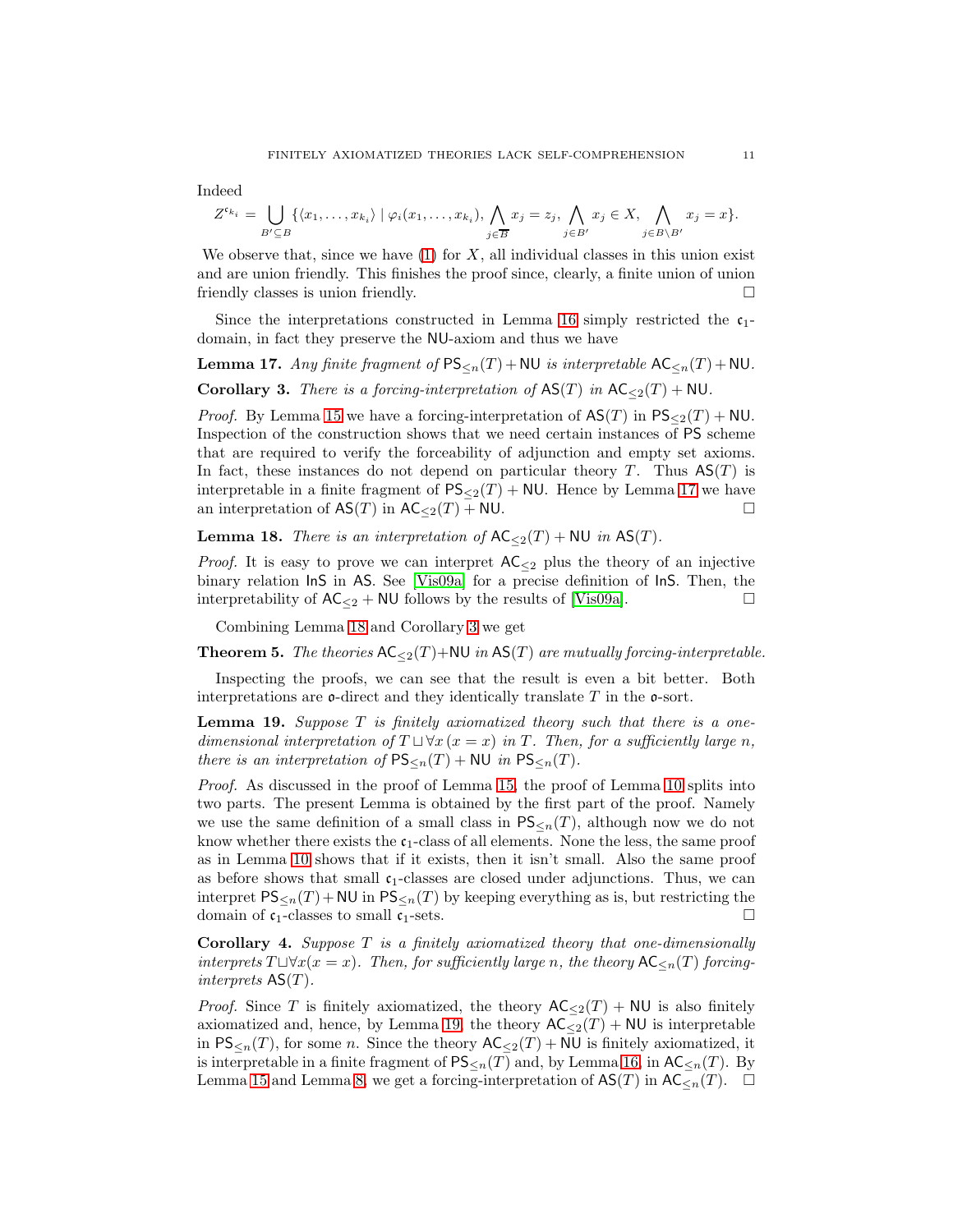Corollary 5. Suppose finitely axiomatizable  $T \triangleright_1 {\sf AC}(T)$ . Then T forcing-interprets  $AS(T)$ .

*Proof.* Clearly  $AC(T)$  interprets  $T \sqcup \forall x (x = x)$ . Notice that, if we replace  $PC_{\leq n}$ with  $AC_{\leq n}$  in all the lemmas from Section [3,](#page-2-3) all the proofs work without any modifications. In particular, by the modified version of Lemma [7,](#page-3-4) for each  $n$ , the theory  $AC_{\leq 2^n}(T)$  is interpretable in  $AC^{2n+1}(T)$ . Thus, for each n, the theory  $AC_{\leq n}(T)$  is intepretable in T. Hence, by Corollary [4](#page-10-4) and Lemma [8,](#page-4-1) the theory T forcing-interprets  $AS(T)$ .

### 8. Questions and Perspectives

Our paper points to several potential directions of further research.

Despite the fact that the formulation of Theorem [1](#page-2-0) does not employ arithmetization, the proof reduces the result to the usual Gödel's Second Incompleteness Theorem. Hence we have the following question:

(1) Find a more direct proof of Theorem [1](#page-2-0) that does not employ arithmetization.

There are questions about generalizing Theorems [1](#page-2-0) and [4:](#page-7-10)

- (2) Is there a finitely axiomatizable theory  $T$  without finite models that does interpret  $PC(T)$ ?
- (3) Is there a theory T axiomatized by finitely many schemes that one-dimensionally interprets  $PC^{schem}(T)$ ?
- (4) Is there a finitely axiomatizable theory  $T$  without finite models that onedimensionally interprets  $KM(PC(T))$ ?

A downside of the main result of this paper is that it doesn't establish PC as a jump operator, since our result is applicable to finitely axiomatizable theories, but in general we do not have reasons to believe that  $PC(T)$  is finitely axiomatizable for all finitely axiomatizable theories  $T$ . Thus we have the following question:

 $(5)$  Is it true that for any finitely axiomatized T there is a finitely axiomatizable subtheory  $T'$  of  $PC(T)$  such that T doesn't one-dimensionally interpret  $T'$ ?

Ideally, the theories  $T'$  should be defined by some natural and uniform construction from  $T$ .

There are questions about the behaviour of PC operator on (interpretability) weak theories:

(6) Characterize the interpretability degree of  $PC(T)$  for classical decidable theories like  $\mathsf{Th}(\mathbb{N}, +)$ ,  $\mathsf{Th}(\mathbb{N}, \times)$ ,  $\mathsf{Th}(\mathbb{N}, S)$ ,  $\mathsf{Th}(\mathbb{N}, <)$ ,  $\mathsf{Th}(\mathbb{Q}, <)$ ,  $\mathsf{Th}(\mathbb{R}, 0, 1, +, \times)$ ,  $\mathsf{Th}(\mathbb{R},0,+)$ .

Also, it might be interesting to figure out the interaction of PC operator with various tameness notions from model theory.

Basic facts about forcing-interpretations need to be developed. We need things like a precise definition of composition and the verification of its desired properties. An attractive way to do that would be to view the category of forcing-interpretations as a co-Kleisli category. The ingredients for the desired co-monad KM would be the identical one-world interpretation from  $KM(T)$  in T and an interpretation of  $KM(T)$ in  $KM(KM(T))$ , where worlds are interpreted as pairs of worlds. A further issue is sameness of forcing-interpretations and the related question about the 2-category of forcing-interpretations. We can simply take over notions of sameness/isomorphism